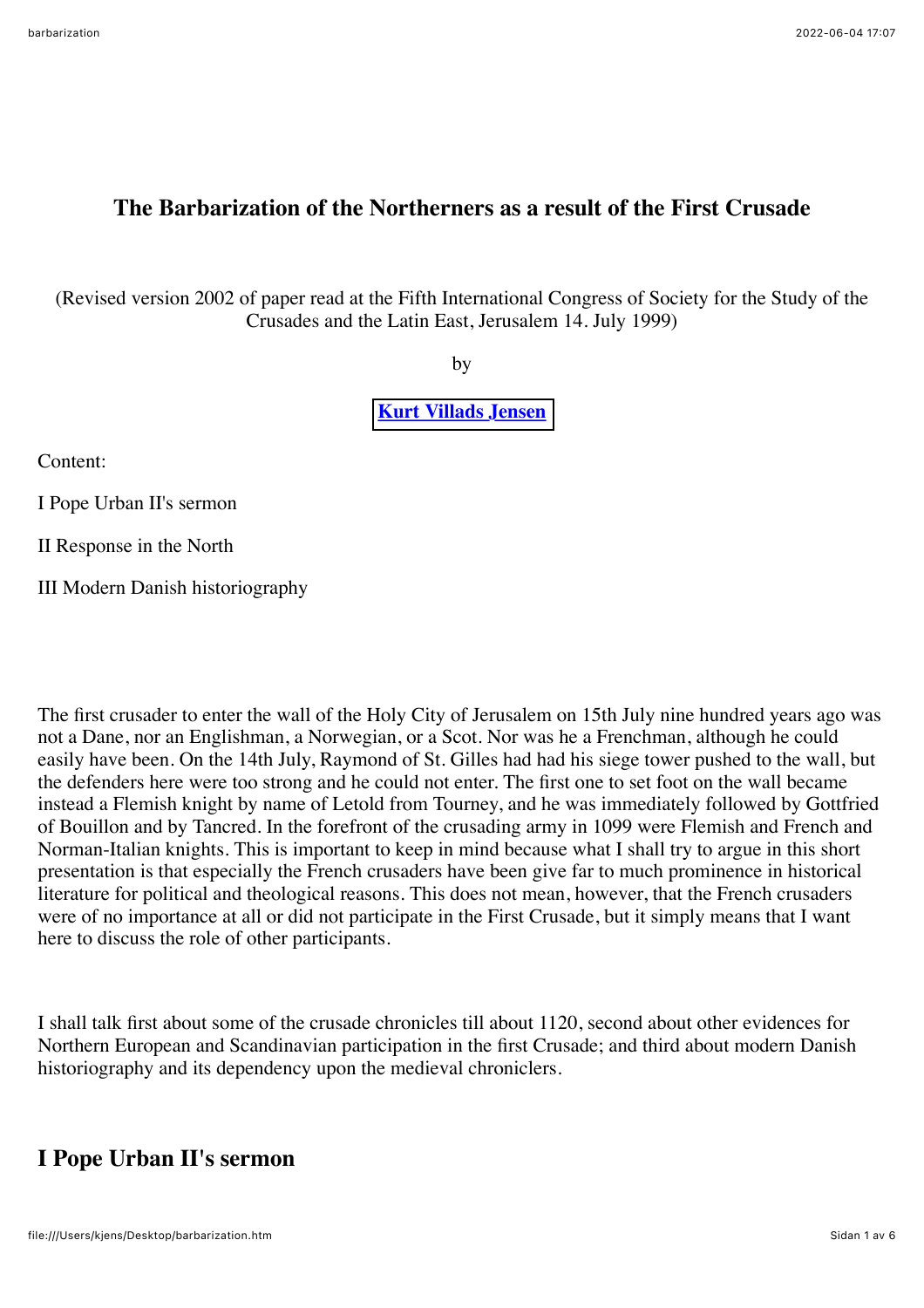The question is simply: who participated in the First Crusade? The answer to that question was elaborated upon and given different formulation during the first generation of crusading historians. Maybe the earliest chronicle was the anonymous Gesta Francorum, written by a member of the contingent of the Norman ruler Bohemund before 1100. According to him, the crusade began as a major movement in all regions of France, initiated by the sermon of pope Urban II in Clermont. When the words of this sermon spread through the patrias, the duchies and counties, of France, the French began to have crosses sewn on their shoulders and wanted to follow Christ. They formed three major groups taking three different routes to Constantinople and to the Holy Land - and here it becomes complicated as regards terminology. The franci of the chronicle first designates the inhabitants of France, but they then formed three groups consisting of people from France, from Southern France - Raymond of St. Gilles - and of people from Flanders and Southern Italy. The anonymous author here changes the meaning of the word franci to cover not only those from France, but also those following these French. Later in his narrative, the author distinguished between French and for example Normans, so he was, of course, aware of the difference between these groups which must led to the conclusion that the shift in the use of the word franci in the opening chapters is deliberate. It reflects his concept of the crusade as being a French movement, which was joined by Norman and Flemish princes. Other participants are not mentioned in the introduction. This is also the case with the other chroniclers who had participated in the First Crusade themselves or came immediately after the conquest as Fulch of Chartres, Peter Tudebode, and Raymund of Agiler.

Albert of Achen, however, who wrote shortly after the First Crusade, had a considerably broader concept of the crusade. According to him, it began after the sermon of Pope Urban in France where the magnates made a conjuration and swore with their right hand to go on the holy way to the sepulcher of the Lord. In divine confirmation of this oath happened a big earthquake that was nothing but the marching legions form different kingdoms, not only France, but also Lothringen, Germany, England, and Denmark. So although the initiative was originally French, Albert already in his opening chapter emphasizes that the movement from the beginning attracted followers from other countries. Why were these mentioned specifically?

One reason is of course that it is true, that they actually participated. Another and more important is that the whole understanding of the First Crusade must have changed very much after the actual conquest of Jerusalem. Modern crusade historians have argued, that the crusaders had had no plan and no idea about what to do with Jerusalem before the conquest. The factual possession of the Holy City seems to have come as a surprise to the crusaders. And this led to speculations about why the crusaders had succeeded in such a holy expedition, which had never been undertaken by anyone before in history. The answer of contemporaries was that "God wants it", that the crusade was a war of God through all Latin Christians. Theologically speaking, the crusade could not have been a French expedition, but must have been a mass movement including all Christians. This is an important reason why chroniclers began to include more and more people among the participants in the First Crusade.

This is the case in the chronicle of Baldric of Bourgeuil, written 1108. Baldric is much dependant upon the anonymous Gesta Francorum, but his introduction is very different from this work. Baldric begins in high rhetorical style: "Who ever heard about so many princes and dukes and nobles and foot soldiers fighting without a king, without an emperor." This could only be explained by the inspiration of the Holy Spirit who is now introduced as the driving force behind the crusade. Baldric continued that the sermon of Urban had inspired the great princes of France and Flanders to launch the crusade, and that he intends to describe their great deeds later in the chronicle. This is actually also what he does: His story is concerned with the French and Flemish leaders; but before he concentrates upon them, he concludes his introduction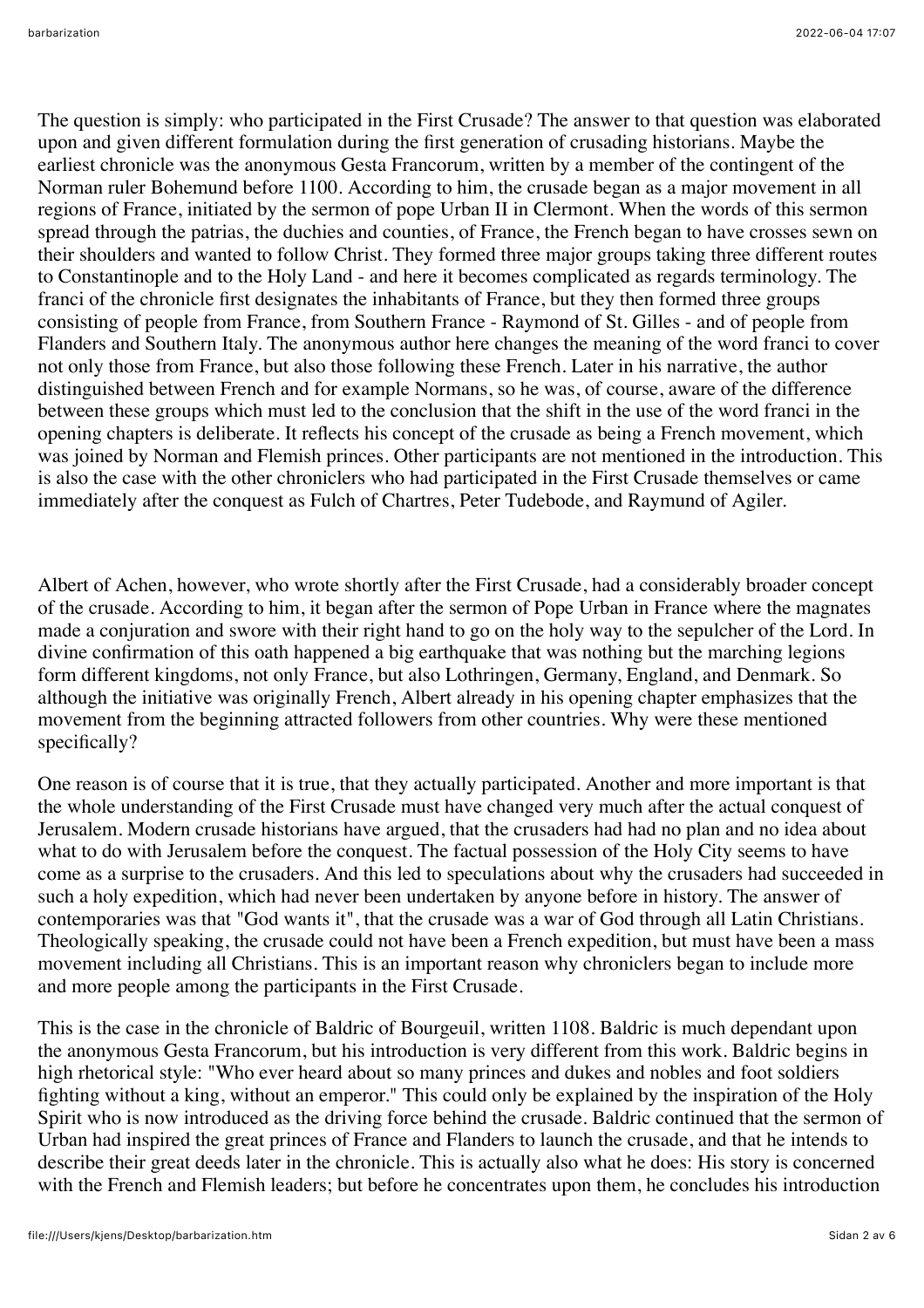by describing, how the rumor of Urban's preaching spread to all Christianity. "It came to England and the other maritime islands separated from France by the abyss of the wave-sounding sea"; it came to Bretagne, to Gascogne, to Galicia in Spain, and it came to the cities of Venice, Genua and Pisa which provided ships for the army. What we see in the introduction of Baldric's is an understanding of the crusade as having a center - in France - but also as being a mass movement including the peoples of the periphery of Christianity - along the shores of Western Europe. This dichotomy between center and periphery is mentioned only by Baldric, it is not explained or analyzed, as it was to be by other historians.

One of these was Guibert of Nogent, who also used the Gesta Francorum extensively, who also wrote around 1108, who also wrote in Northern France as did Baldric, and who should also describe the crusade as both a mass movement and as a specific French expedition. Guibert entitled his work Gesta dei per Francos, The deeds of God by the French, and they are the heroes of his narrative. He sums up neatly in conclusion that the conquest of Jerusalem was not due to military tactic as victories were in Antiquity, but to faith and strength and to French audacity and bravery. But in his introduction, Guibert emphasized how the crusade began as a mass movement without leaders. The crusaders were like grass hoppers that have no king but cover the whole earth with their crowds. When it is cold they do nothing, but when they are warmed by the sun - in this context the sun of justice, they begin to swarm. The exhortation of the pope to go on crusade came to the French people alone; but the heath of the French attracted all other peoples who swarmed towards the French, tried to imitate them and to communicate with them. People came from the remotest confines of the Ocean. You would see groups of Scots coming from their damp and marshy border regions, barelegged and with filthy cloaks, wild and ferocious at home but peaceful elsewhere, carrying their ridiculous old-fashioned weapons in great quantities, but they would give help to the French by their piety and devotion. Guibert himself had heard numbers of men from barbarian peoples who had no known language but could only cross their fingers to show that they were joining the crusade.

What Guibert was doing was not only to operate with a French center and a common Christian periphery of the crusading movement. He also introduced a new distinction between a French center that militarily conquered Jerusalem and a barbarian periphery or a barbarian north that participated and gave spiritual help, but which meant nothing in military terms.

This barbarization of the northerners became a success in the sense, that the distinction of Guibert was taken over and elaborated on by later historians, also those writing outside French territory. Just a single quotation from one of these must suffice. William of Malmesbury wrote around 1120: "Not only the Mediterraneans, but also those on the farest away islands and the barbarian nations were moved by love of God". Fields were left without farmers, houses without inhabitants. The Welsh left their poaching, the Scots their familiarity with flies, the Norwegians their gorging in fish, and the Danes their continuous drinking to participate in the crusade. So the northerners participated, but they were depicted as barbarians.

William of Malmesbury had a scientific explanation for this, which he attributed to Urban II. In the long rendering of the pope's sermon in Clermont, William let the pope say that nations live under different climates. In the south under the burning sun, the peoples are dried out and have little blood, but know a lot. They are wise, but not fighters, as attested by the Turkish tactic of fleeing and avoiding open battles. The Turkish success in Spain ad Northern Africa is caused by their cunningness and their use of poisoned arrows. In the cold north, in contrast, people are remote from the warmth of the sun, they are un-reflective, but fight willingly because they are filled with blood in abundance. "But you - and here Urban is addressing the French audience - you live in the temperate zone, you do not lack prudence, and you have enough blood to show contempt for death and wounds, our are outstanding in both knowledge and strength, you go on this glorious expedition". With William of Malmesbury, the barbarization of the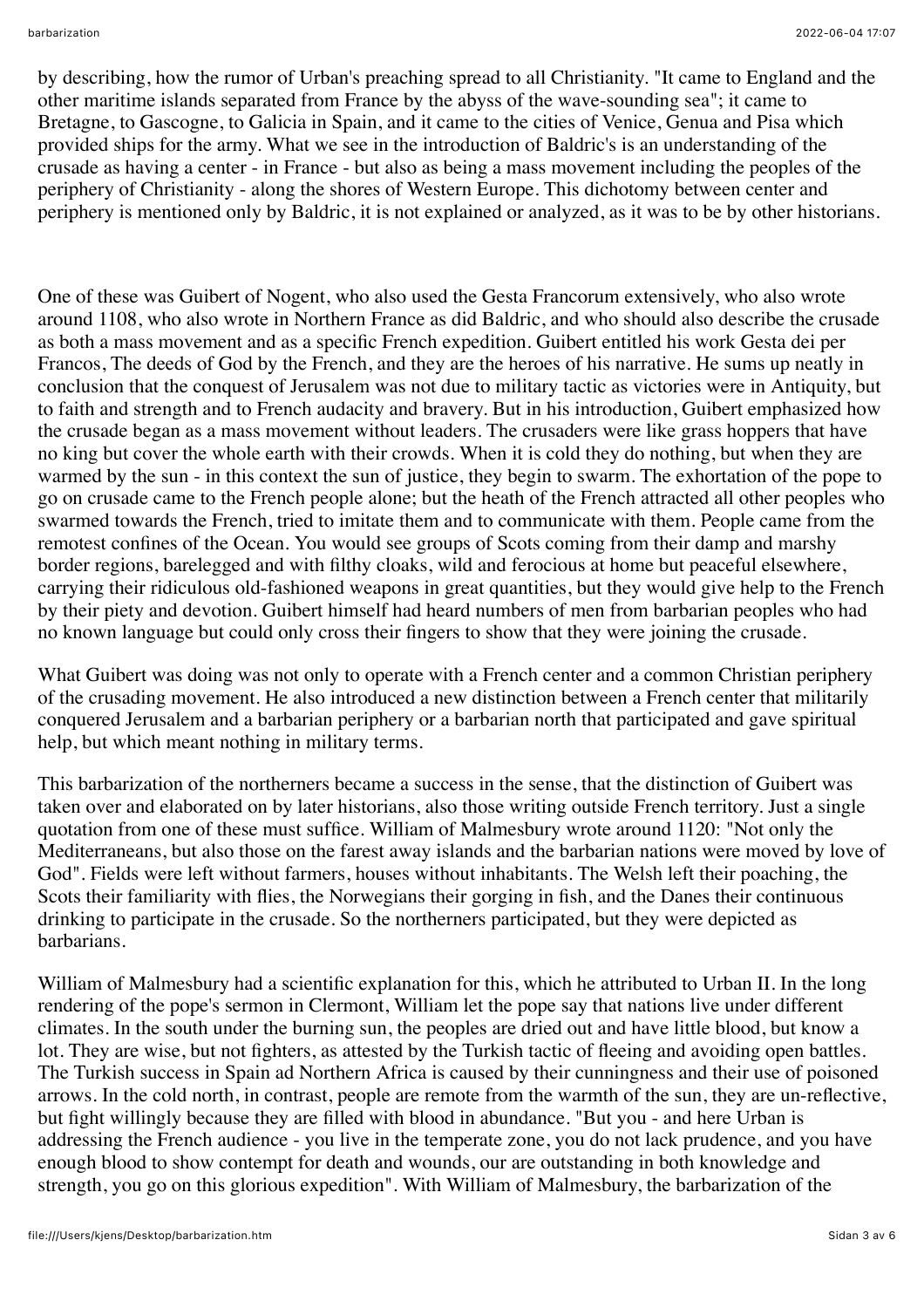northerners is made not only a question of cultural difference, but also an unavoidable and unchangeable scientific fact.

## **II Response in the North**

Is it true then that the crusading appeal was directed primarily to the nation or the people of the French, as medieval authors claimed more and more insistently throughout the twelfth century. Maybe not.

A very different picture has been presented recently, by John France and by J. Riley-Smith in his book on the first crusaders. Those responding to pope Urban's sermon were vassals of the pope - vassalli sancti Petri - or they belonged to families with a strong tradition for such vassalage. The personal loyalty towards the pope was the driving force, not the belonging to an ethnic or linguistic group. This is confirmed by the fact that in certain areas, members of one family would go on crusade, while members of the neighboring family would not. A great number of such vassals of St. Peter actually lived in France, but many also lived in the periphery - perhaps more than we can realize now, because the sources from the peripheral countries are much fewer than from France.

One such vassal of St. Peter was the Danish King Sven Estridsen who died 1076. Among his many sons, one was married into the ducal family of Flanders that played a decisive role in the First Crusade. Another son actually participated in the crusade, according to Albert of Achen accompanied by 1500 Danish knights and by his fiancé, the daughter of the Duke of Burgundy. A third son went on a crusade in 1103, but died on his way on Cyprus. A fourth son was engaged in a crusade-like war against Slavs in 1108. One grandson went crusading to the Holy Land in 1101 and was even offered the crown of Jerusalem in 1123, which he prudently refused. Other grandsons and great grandsons took the cross - to the Holy Land or during the twelfth century to the campaigns in the Baltic against Slavs.

These informations can be extracted from brief references in charters or annals or from later sources, but put together they indicate that there must have been a very strong crusading tradition in the Danish royal families and probably also among Danish magnates. One narrative from about 1191 refers to such a tradition, but we have no other sources left to confirm that.

If this claim is true - that Denmark and probably also other countries on the northern periphery were actively engaged in crusading, why do we not know more about it; why has it not become part of our common understanding of crusade history?

One explanation is the very basic that people in the maritime periphery sailed to the Holy Land, they did not walk. In contrast to the French and German crusaders, they would meet few people and would not pass through cities, and their presence would not be noted in the city-annals.

Another reason is the uneven distribution of sources. There are fewer sources left from the North because of an unlucky mixture of Lutheran reformation during which much of the parchment from popish time simply was thrown out, and later, extremely centralized governments that collected all archival material in one place where most of it disappeared if the place burned as happened in Copenhagen in 1728. Also, there are no contemporary great narrative sources from the north that could have described the crusaders' expedition and praised their heroic efforts.

A third reason is, as indicated above, that the crusade historical tradition was formulated in the early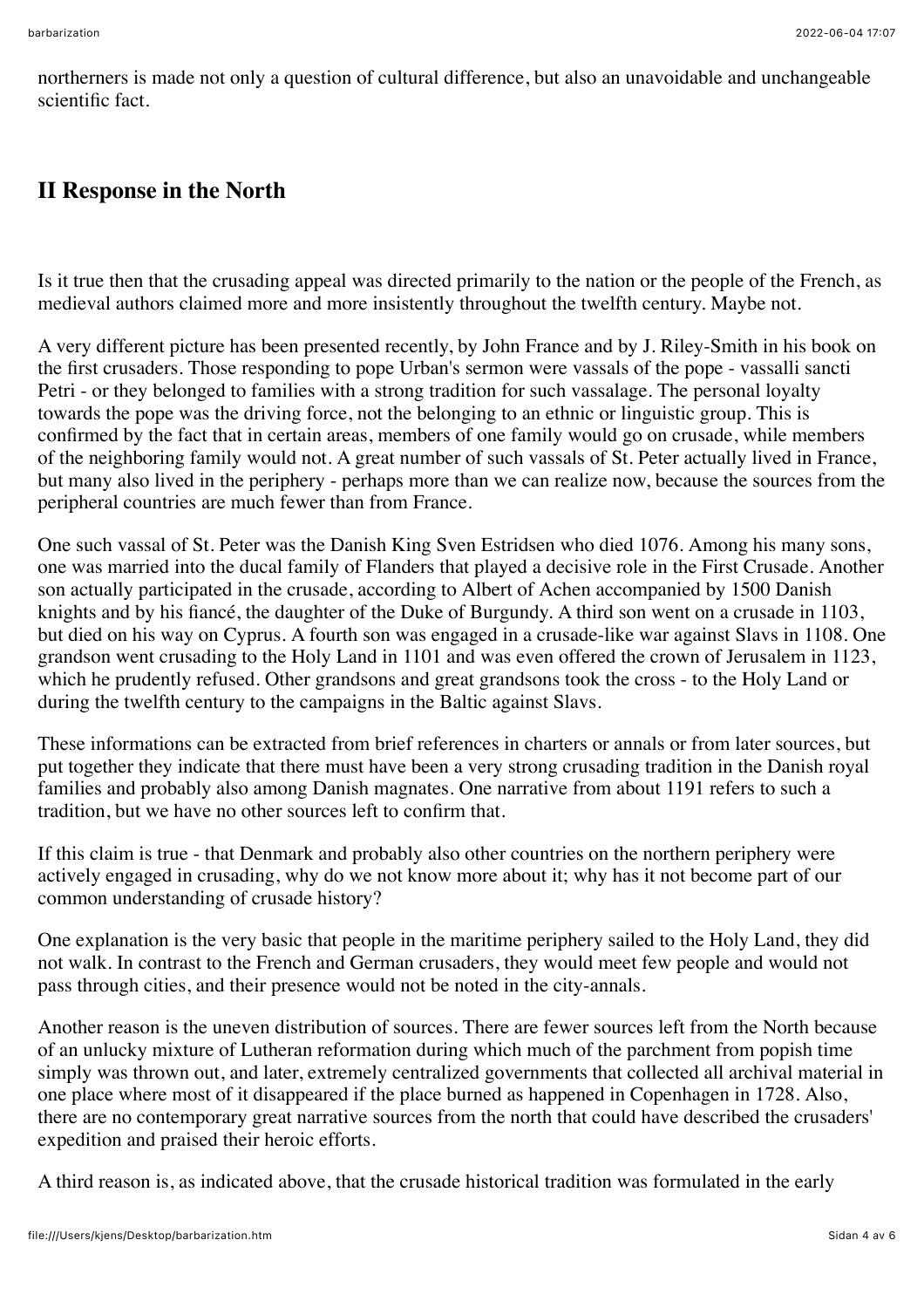twelfth century in Northern France which deliberately distinguished between French, and barbarians of no importance. This explains, I think, why modern crusading historians have paid little attention to the countries in the periphery. It does perhaps also explain, why national historians in e.g. Scandinavian countries to a large extent seem to have neglected crusading history totally. But there are more reasons for this neglect, and I would like, in conclusion, to point to a few of them.

# **III Modern Danish historiography**

Until the middle of the nineteenth century, crusading and chivalry were integrated parts of many Danish historians' understanding of their own past. Such studies reached a zenith with the magisterial work of actually a French scholar - Paul Riant, on Scandinavian pilgrimage and crusading to the Holy Land. His book came in 1865 and was soon translated into Danish. But in 1864, Denmark had lost about one fifth of its territory to Prussia. This was felt to be a national catastrophe, and among historians it led to a narrow focusing upon the history of the modern nation state, the history of the area within the modern borders and not far away as in Palestine. It also led to an understanding of Danish history as solely dictated by the relationship to the German neighbor, not to other countries further south. It led also to an attempt to understand Danish history as an internal development, independent from and different from the history of other European countries.

These trends among Danish historians were combined with a strong emphasis upon economic and agrarian history in which there was no room for crusading ideals. The book of Paul Riant came, thus, at the worst possible moment. In spite of his great work, in spite of all the material he collected, his book was simply passed over in silence by Danish medieval historians. They did not use him; they did not even refer to him in the bibliographies of their books. And when they came across Danish medieval sources that unequivocally spoke about crusades - as the Danish expeditions in the Baltic area in the thirteenth century - these historians would dismiss them as not genuine crusades, but simply as a pretext for economic exploitation.

Crusading history has since 1864 fallen outside the imagination of Danish Historians for all these reasons. But maybe also because they have taken over the medieval distinction between center and periphery, between the French and the Barbarians. Danish and Scandinavian historians have operated wit a time-lack between Europe and Scandinavia, and claimed that central European institutions came to Scandinavia only some 50 or 100 years later, which is simply not the case. Mobility and adaptability was high in the Middle Ages. These historians have also sometimes contrasted individuals in North and South directly to show the backwardness of the Northerners. In 1075, pope Gregory VII wrote to the Danish king and invited him to send an army to help the pope and to send his son who would then get a duchy, probably in Italy, to fight heretics. The Danish medievalist and theologian Hal Koch commented upon this letter in 1964 and wrote that the proposal was totally unrealistic, and that a Danish prince would have made a miserable figure in the cultivated south. Hal Koch believed Danish princes in the late eleventh century to have been barbarians, and he did so because of the historical tradition created by the first generation of crusading historians in the early twelfth century.

#### **Literature**